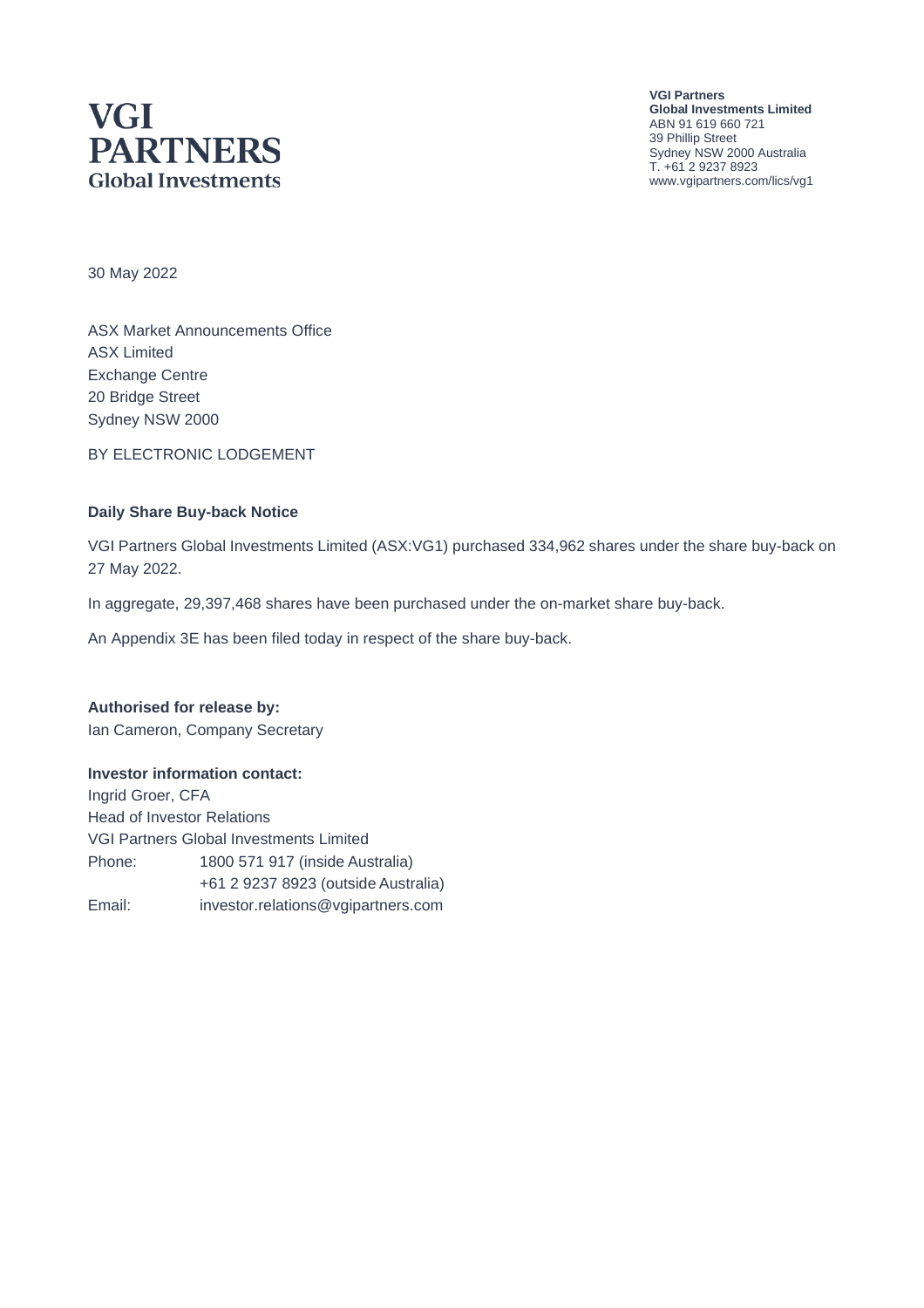*Rule 3.8A*

# **Appendix 3E**

## **Daily share buy-back notice (***except* **minimum holding buy-back and selective buy-back)**

*Information and documents given to ASX become ASX's property and may be made public.* Introduced 1/9/99. Origin: rule 3.6, Appendix 7C. Amended 30/9/2001, 11/01/10

| Name of entity                                 | ABN/ARSN       |
|------------------------------------------------|----------------|
| <b>VGI Partners Global Investments Limited</b> | 91 619 660 721 |

We (the entity) give ASX the following information.

#### **Information about buy-back**

1 Type of buy-back On-market buy-back within 10/12 limit

2 Date Appendix 3C was given to ASX

18 August 2020

#### **Total of all shares/units bought back, or in relation to which acceptances have been received, before, and on, previous day**

|   |                                                                                                                                              | <b>Before previous</b><br>day | Previous day |
|---|----------------------------------------------------------------------------------------------------------------------------------------------|-------------------------------|--------------|
| 3 | Number of shares/units bought<br>back or if buy-back is an equal<br>access scheme, in relation to<br>which acceptances have been<br>received | 29,062,506                    | 334,962      |
|   | Total consideration paid<br>or<br>payable for the shares/units                                                                               | \$64,940,962.78               | \$524,550.49 |

<sup>+</sup> See chapter 19 for defined terms.